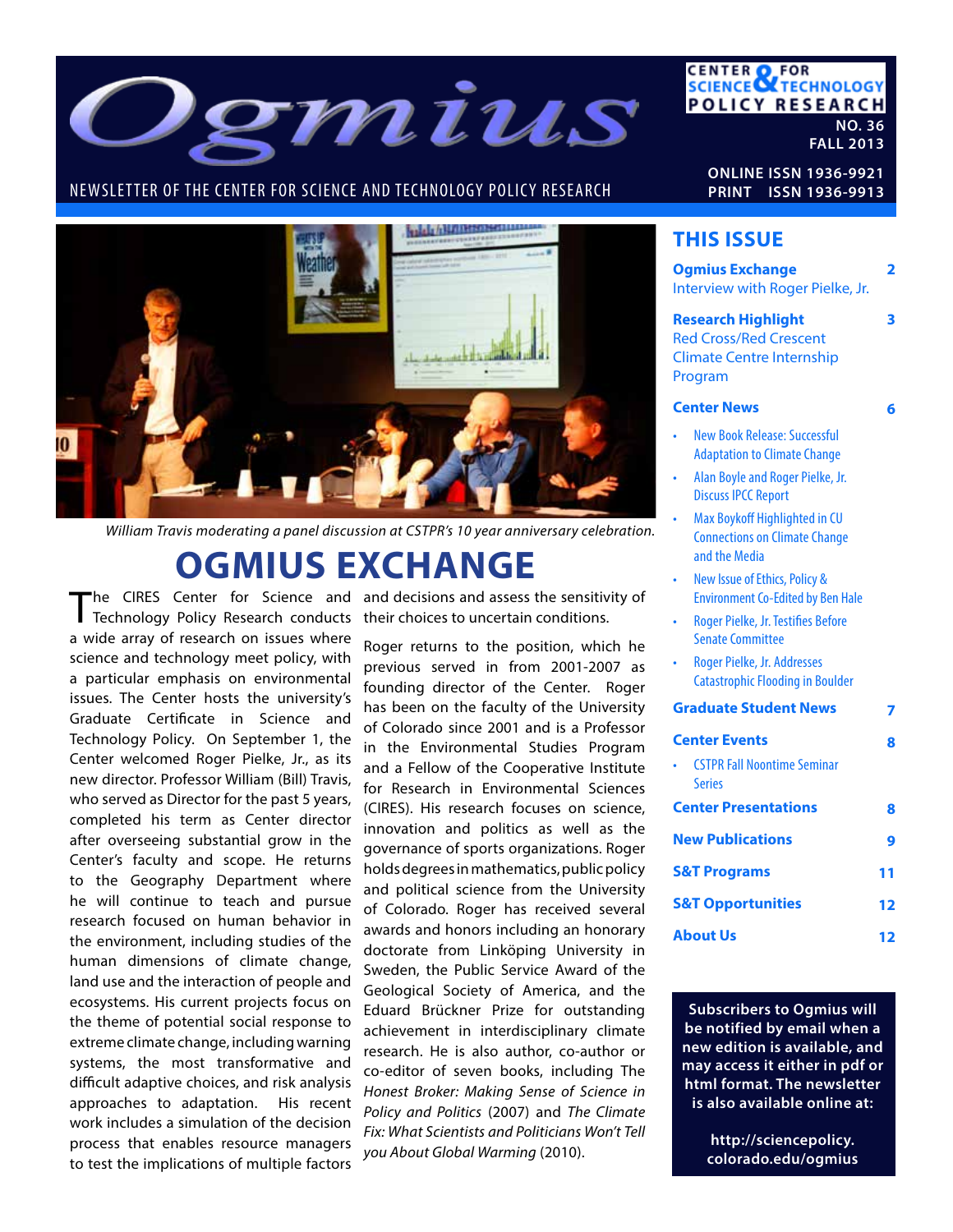# **INTERVIEW WITH ROGER PIELKE, JR.**

**Ogmius:** You were the founding director of the Center and stepped down in 2007. How has the Center changed since then?

**Roger:** Under the leadership of Professor Bill Travis the Center has grown significantly, with 5 full-time faculty members and a large number of students, staff and visitors. The Center's work is more visible than ever. It is an exciting time to return to directing the Center.

**Ogmius:** What have you been doing over the past 5 years, and how does that work relate to your new role as Center director?

**Roger:** Over the past five years I was able to complete two books (*The Climate Fix* and *Presidential Science Advisors* (with Bobbie Klein)), and expand my research into two new areas. One new area is in the direction of innovation and economic growth and the other is in the area of the governance of international sport. I do hope to keep this new work at the focus of my research efforts going forward.

**Ogmius:** What changes have taken place in the science policy world in the past 5 years that you'd like the Center to address?

**Roger:** The roles of expertise and evidence in decision making continue to be of utmost importance. At the Center we study many topics related to the environment and climate change. I would like to see us begin to engage a more diverse set of topics in science and technology policy, and our expertise here has broad relevance in many contexts.

**Ogmius:** What is your vision for the Center over the next 5 years?

**Roger:** I'd like the Center to continue its record of excellence, and that should be easy as we have a stable full of smart and energetic faculty – Lisa Dilling, Ben Hale, Max Boykoff, and Deserai Crow. The potential of this group is amazing, and I expect that those familiar with the Center will be excited



*Roger Pielke, Jr. was the 2012 recipient of the Geological Society of America's Public Service Award.*



*Roger Pielke, Jr. testifying before the Senate Committee on Environment and Public Works on July 18, 2013.*

about the diversity of interesting work that is to come from this group.

**Ogmius:** What do you see as the Center's biggest challenge in the next 5 years?

**Roger:** At the University of Colorado, budgets always are tough, by virtue of the large reduction in state support for the university. While we have always been successful in raising project funding, securing core support for the Center will require a renewed attention to fundraising. This means looking to individual donors and perhaps foundations to help institutionalize the Center in a more permanent fashion.

**Ogmius:** In 20 years what do you hope to look back at as the Center's major achievements?

**Roger:** I hope people will look at the work of our Center – research, education, outreach – and be able to say that we've done work that has made a difference.

Roger Pielke, Jr. pielke@colorado.edu

**Roger Pielke, Jr.'s Science Policy Blog** http://rogerpielkejr.blogspot.com

**Roger Pielke, Jr.'s Sports Policy Blog** http://leastthing.blogspot.com

**Breakthrough Institute Column by Roger Pielke, Jr.** http://thebreakthrough.org/voices/roger-pielke-jr

**Bridges Column by Roger Pielke, Jr.**  http://sciencepolicy.colorado.edu/publications/special/ bridges.html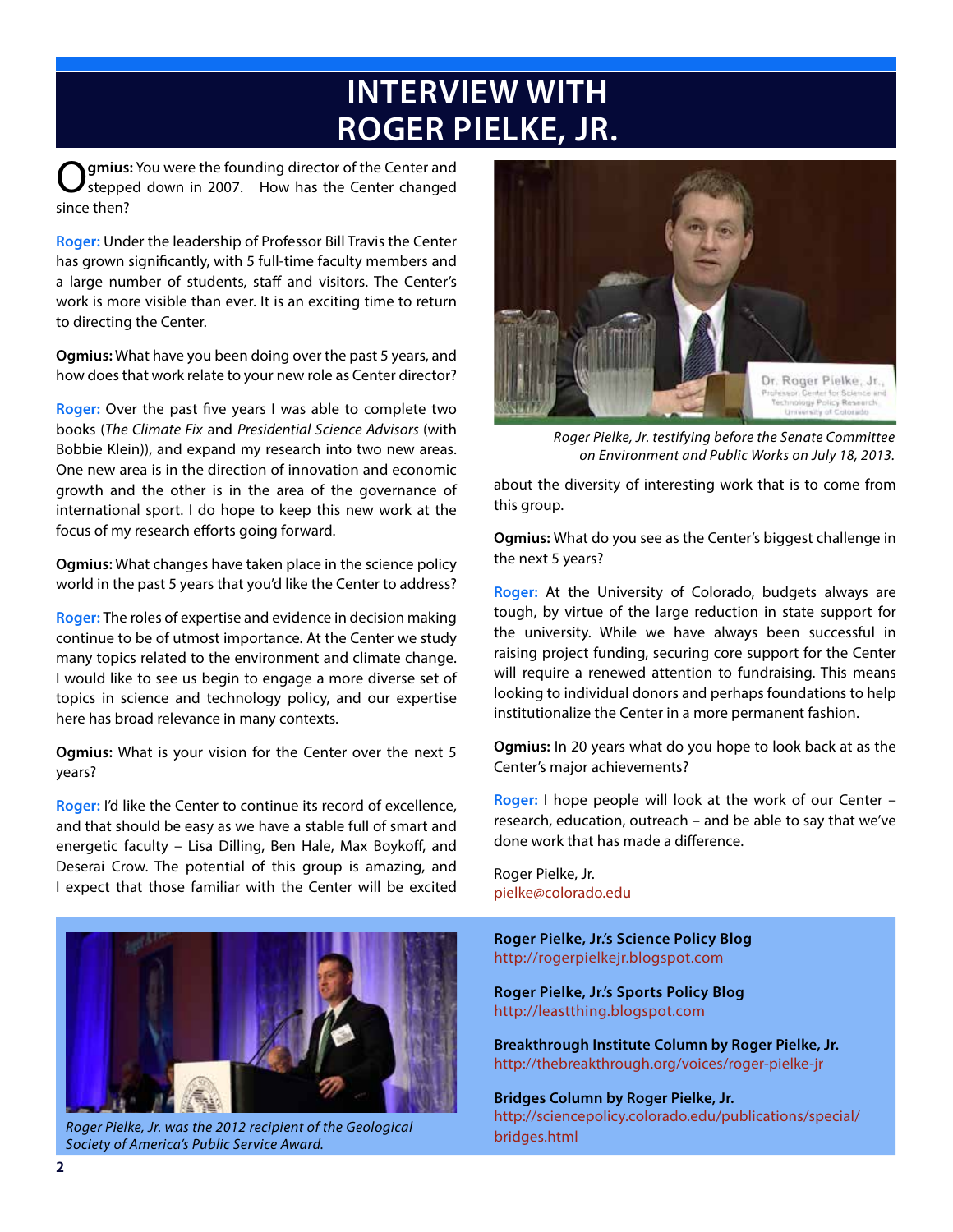### **RESEARCH HIGHLIGHT RED CROSS/RED CRESCENT CLIMATE CENTRE INTERNSHIP PROGRAM**



The Red Cross/Red Crescent Climate Centre Internship program seeks to improve climate change communication and adaptation decision-making in response to climate variability and change within the humanitarian sector. It connects humanitarian practitioners from the Red Cross/ Red Crescent Climate Centre [RC/RC CC], an affiliate of the International Federation of Red Cross and Red Crescent Societies [IFRC], with science-policy graduate student researchers at the University of Colorado, to accomplish three specific goals: to improve the capacity of humanitarian practitioners within the IFRC network at the interface of climate science, policy and practice; to forge a unique partnership and facilitate collaborations between CU and RC/ RC CC; and to help meet needs and gaps as well as work as a research clearing house in the stated themes climate change communication and adaptation decision-making in response to climate variability and change, as identified through RC/ RC CC priorities and projects. The program was highlighted in a Colorado Daily article, "CU-Boulder students focus on aid policies with new Red Cross partnership: Environmental studies interns getting hands-on research experience in Africa", by Jake Hazan (http://www.coloradodaily.com/cunews/ci\_23545696/cu-boulder-students-focus-aid-policiesnew-red). Applications are now being accepted for the summer 2014 program (http://sciencepolicy.colorado.edu/ students/redcross/apply.html). Deadline: November 1.

In the first year of the program, directed by CSTPR's Lisa Dilling,

Max Boykoff, and Meaghan Daly, CU graduate students were placed in internships in Kenya, Uganda and Zambia over the summer. This Research Highlight describes the experiences of two of the interns, Kanmani Venkateswaran and Arielle Tozier Delapoterie, both graduate students in the Environmental Studies program at the University of Colorado.

Kanmani graduated from Kenyon College in May 2011 with a Bachelors in Biology and a concentration in Environmental Studies. She completed an internship at the Ashoka Trust for Research in Ecology and the Environment in Bangalore, India in 2012. She has been working with Dr. Siddhartha Krishnan and Dr. Gladwin Joseph on human adaptation to climate change in agricultural communities in Natham taluk, Tamil Nadu. Earlier in the internship, Kanmani was also a part of Indian policymaking, collating the report on sustainability, biodiversity and rural livelihoods for the Planning Commission's Five Year Plan. Kanmani also spent time in 2012 in Ooty, Tamil Nadu mapping self-identified settlements and areas of cultural/religious importance in Toda communities.

Arielle has a B.A. in anthropology from Vassar College and an M.Sc. in Sustainable Development from Utrecht University in the Netherlands. Before pursuing her masters, she taught English in France and worked for several years in environmental education, restoration, and policy in the Portland area. Her current research focuses on international aid evaluation and the use of climate science in humanitarian decision-making.

I spent the last three months working with the Zambia Red Cross (ZRC) on linking climate forecasts with humanitarian decision-making. This was a part of CU-Boulder's new collaboration with the Red Cross/Red Crescent Climate Center. The expectation is that climate forecasts will allow humanitarian organizations to



#### **A Summer in the Bush by Kanmani Venkateswaran**

anticipate climate hazards and disasters and accordingly implement measures to secure livelihoods and overall improve adaptive capacities of vulnerable communities.

A shift from a reactive role to a more proactive role in disaster response will ensure a more timely and efficient response by the ZRC. Responses to natural disasters, otherwise, have been inhibited by delays in mobilizing funds and supplies. In addition, natural disasters have caused great losses and generated high costs (social and economic) in communities as preparedness and risk reduction measures were not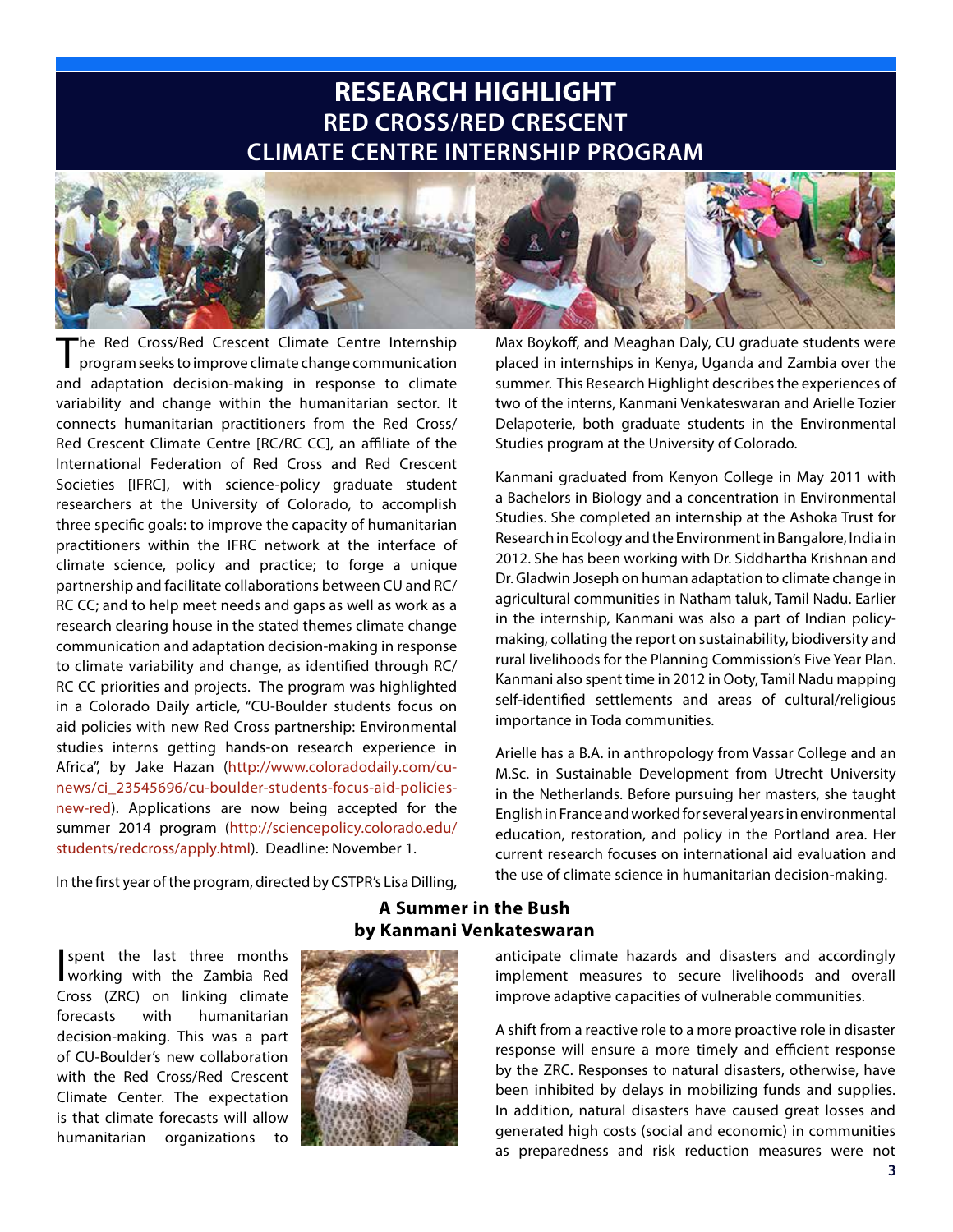### **RESEARCH HIGHLIGHT**

employed before the disaster occurred.

Accordingly, the Red Cross is interested in implementing forecast-based early warning systems (EWS) in communities. These EWS will be communitybased which means that communities will work in partnership with the ZRC to design, implement and monitor EWS. A major challenge the Red Cross has run into in terms of EWS is funding. Quite simply, donors are not necessarily willing to fund disaster risk reduction before climate disasters occur because climate forecasts come with a high degree of uncertainty and because it is difficult to gauge



the full effects of a disaster before the disaster occurs.

My role, therefore, was to provide evidence to the donor community that it is worth it to disburse funds before a disaster strikes and that the risk of failing to act outweighs the risk of acting in vain (i.e. if the forecast does not materialize). The Red Cross' ultimate goal is to set up financial mechanisms that would "automatically" provide funding as soon as a certain science-based early warning threshold is reached. This way, disaster risk reduction and preparedness will not be inhibited by funding. Rather, the availability of funding will accelerate what can be done in the limited time available.

I spent the last 3 months conducting flood-based vulnerability and capacity assessments (VCA) with flood prone communities from Kazungula in the Southern Province and Sesheke in the Western Province. We focused on floods because short-term flood forecasts are more robust than longer-term drought forecasts. My research objectives were to understand the nature of floods and vulnerabilities faced by communities along the Zambezi River, establish the scope of early warning systems in these communities and determine what kinds of skills and training are required to enhance ZRC capacity to respond to a disaster.

I wrapped up my work in Zambia by writing a report for the ZRC. The most important part of my report was the 'Recommendations' section. The main challenge in writing this section was determining how to truly localize EWS in each of the communities. To what extent can the local

*Hazards mapping session in Sikuzu, Zambia.*

impacts of floods and local perceptions be generalized across communities? To what extent can the local impacts of floods and local perceptions be generalized within communities? In addition, it was evident that communities do not really understand the definitions of disaster preparedness and risk reduction and what they entail. This requires community sensitization initiatives on the ZRC's part. But how should this sensitization be conducted and to what extent?

Therefore, the biggest challenge was coming up with feasible recommendations that could be employed by the organization. There are several things that the ZRC should do before implementing EWS that seem obvious i.e. community sensitization, localize EWS, conduct more extensive trainings in disaster response for staff and volunteers, etc. But how feasible are these recommendations, especially when funding is so constrained? Is it fair to expect the ZRC to achieve these recommendations, and that too in a short period of time?

Working in a more management-oriented scenario (over a more academic scenario) is a whole different ballgame and the learning curve has been significant. It has been very fulfilling to be in a situation where the research I conducted was used right away and will continue to be applied through the design, implementation and monitoring of EWS. I hope to return to Zambia in the near future to further work with the ZRC and the same (and maybe more!) communities on EWS and other disaster preparedness and risk reduction initiatives.

Kanmani Venkateswaran kanmani.venkateswaran@colorado.edu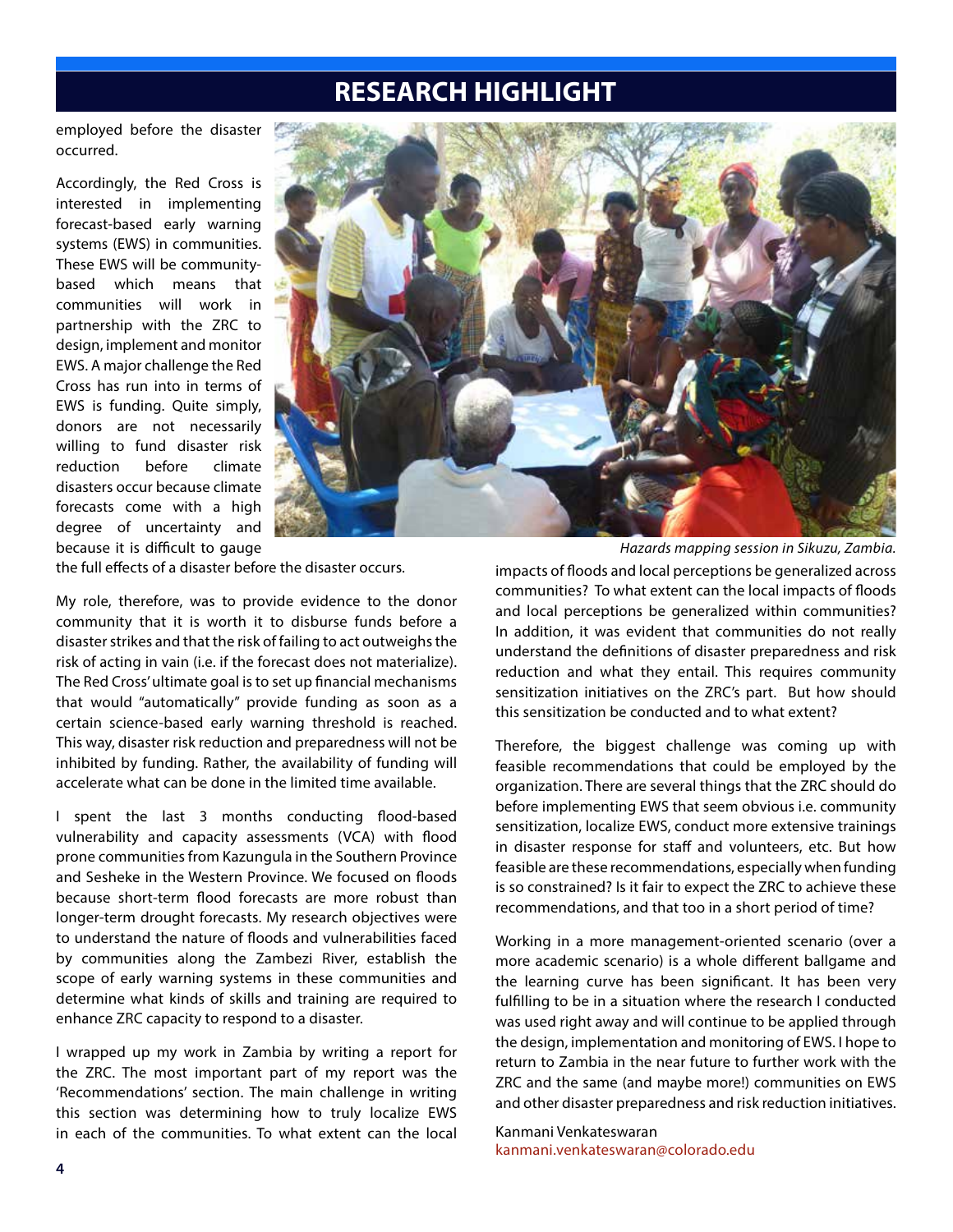### **RESEARCH HIGHLIGHT**

#### **Policy meets Practice: Reflections on Participatory Climate Change Adaptation by Arielle Tozier de la Poterie**

had an incredible summer<br>working with the Ugandan and German National Societies through the Red Cross Red Crescent Climate Change Internship Program. I was assigned to a six year climate change adaptation project that incorporates elements of livelihood support, disaster risk reduction, and—most exciting to those working on the project—a



preparedness fund that will disperse funds for drought and flood response before disasters actually occur. As the project was in its early stages (the first 6 months) I was charged with helping to oversee baseline data collection in what the Red Cross calls a Vulnerability and Capacity Assessment (VCA).

I began my work by refining the VCA data collection tools and building databases to store the data. Afterward my colleagues and I put on a one-week training for the volunteers, and I began bouncing around Teso and Karamoja, visiting villages, and supporting the volunteers in data collection, systematization, and analysis.

As an aspiring policy analyst I was particularly interested in how policies translate to the field. Observing the VCA process was an excellent reminder of how what ought to be is often complicated by what is (thanks to Michael Glantz for introducing me to E.H Carr's framework). In the implementation phase, idealized plans meet reality.

The experience taught me a lot about the general challenges facing participatory development or climate change adaptation projects. Keeping the community's attention through all nine VCA activities is not simple. It is easy to assume that the poor will be grateful for any intervention and enthusiastically attend day after day of community meetings. However, community participants have farms, livestock, and other livelihood activities to attend to. Initial enthusiasm for the meetings



*Volunteers and community members in Katakwi practicing the seasonal calendar tool.*

wanes, especially in the absence of immediate returns. Most communities had worked with NGOs in the past, and they were understandably protective of their time. During meetings, many people expressed their frustrations at past interactions (with other NGOs or with government development officers) and what they believe were broken promises, corrupt processes, and benefits that never materialized.

Because people have expectations and other obligations, the volunteers were under tremendous pressure to provide some kind of immediate gratification. This, however, runs contrary to the purpose of a VCA, which is to mobilize communities to identify and contribute to solving their own problems. Providing food, sodas, or other incentives can easily undermine sustainability, as people participate for the **5**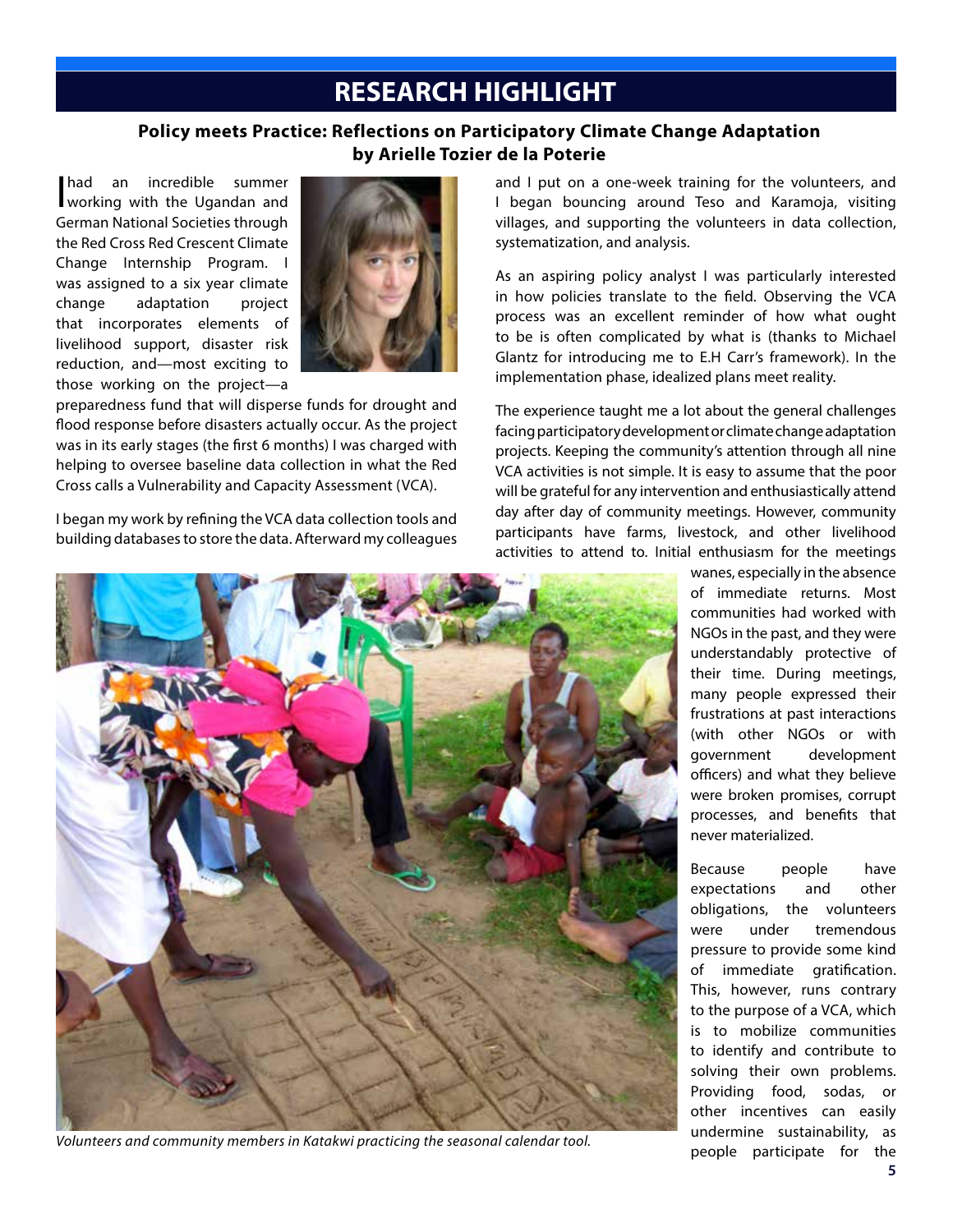# **RESEARCH HIGHLIGHT**

immediate reward and fail to become invested in the process and the outcomes.

In addition to these challenges, I also observed several strengths of the VCA model. The use of local volunteers, who speak the local language and understand local customs, is essential. Over 40 languages are spoken in Uganda, and more than one is sometimes spoken in a single village. Because most



*Practicing hazard and resource mapping in the community.*

volunteers come from the regions in which they work, they are able to communicate effectively and to adapt VCA tools to the local context in ways that outsiders could not. It was impressive to observe the Red Cross network and to see how many volunteers they could mobilize with so few resources.

One question that remains for me is whether the community process truly generates a better understanding of local problems and solutions. During the review process with the volunteers, I was struck by the fact that the problems facing villages were quite similar, despite notable differences in geography and other characteristics. It may be that communities in Teso and Karamoja truly face the same problems, but it could also be that Red Cross volunteers and staff unconsciously shape the process in subtle ways. I have not yet finished reviewing the district reports and writing up my final summary, but I will be curious to see how similar the community actions plans are. Whether or not the VCA process leads to more specialized knowledge of specific villages, I hope the process of jointly assessing community vulnerabilities and capacities was valuable to community participants and will foster engagement in the project.

Thanks to the ENVS program for an amazing summer. I learned a lot and made excellent contacts, which will help me with my future research. In particular, I hope to work on this project again, helping the Red Cross to design a monitoring and evaluation system for the use of forecasts as part of my dissertation.

Arielle tozier delapoterie arielle.tozierdelapoterie@colorado.edu



**New Book Release: Successful Adaptation to Climate Change**

This edited volume by Susanne Moser and Max Boykoff makes significant progress toward unpacking the question of successful adaptation, offering both scientifically informed and practice-relevant answers from various sectors and regions of the world. For more information see: http://



sciencepolicy.colorado.edu/news/announcements/2013/ may13.html.

#### **Alan Boyle and Roger Pielke, Jr. Discuss IPCC Report**

Roger Pielke, Jr. spoke with host Alan Boyle about climate policy, whether the new IPCC report might make any difference and what a warming world might look like on Virtually Speaking Science: http://www.blogtalkradio.com/virtually-speakingscience/2013/09/05/alan-boyle-roger-pielke-jr-ipcc-climate.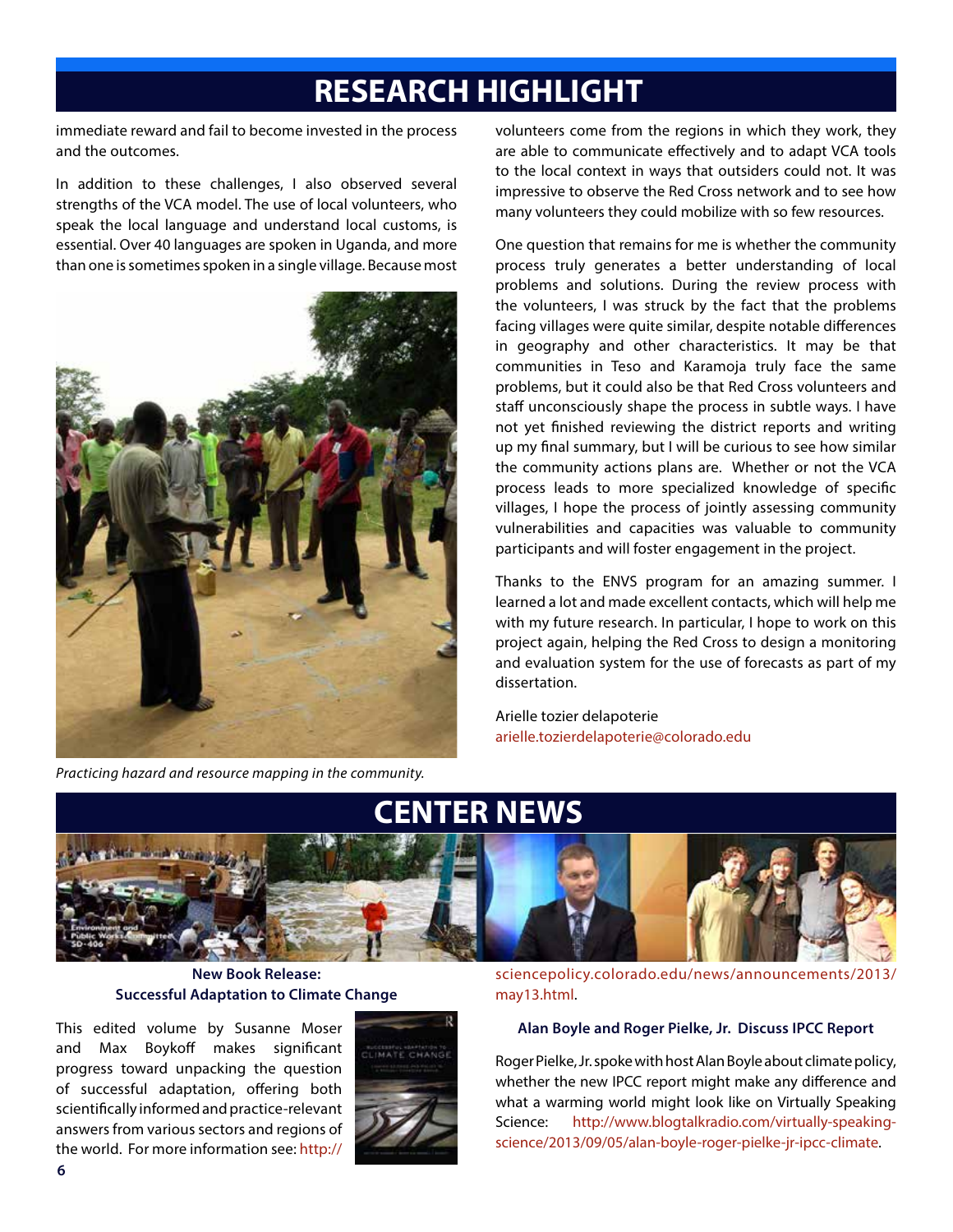# **CENTER NEWS**

#### **Max Boykoff Highlighted in CU Connections on Climate Change and the Media**

CU Connections featured an article about CSTPR's Max Boykoff in its May 16 issue, "Five questions for Max Boykoff Complexity of climate change leads assistant professor around the world." The article includes an interview with Max about his work on climate change and media. Read article here: http://connections.cu.edu/news/fivequestions-for-max-boykoff.



#### **New Issue of Ethics, Policy & Environment Co-Edited by Ben Hale**

The July 2013 issue of Ethics, Policy & Environment, co-edited by CSTPR's Ben Hale, focused on "What Will it Mean to be Green? Envisioning Positive Possibilities Without Dismissing Loss". For more information see: http://www.tandfonline. com/doi/full/10.1080/21550085.2013.7683 77#.Uk8IXCR1E8i.



#### **Roger Pielke, Jr. Testifies Before Senate Committee**

Roger Pielke, Jr., testified before the Senate Environment and Public Works committee at a July 18 hearing titled "Climate Change: It's Happening Now." Roger described his research on extreme events. Read his testimony here: http:// www.epw.senate.gov/public/index.cfm?FuseAction=Files. View&FileStore\_id=a6df9665-e8c8-4b0f-a550-07669df48b15.

#### **Roger Pielke, Jr. Addresses Catastrophic Flooding in Boulder**

Roger Pielke, Jr., provided his perspective on the September 2013 catastrophic flooding event in Boulder, Colorado in a Daily Camera article "The flood next time". Roger writes: "Regardless of how our local climate evolves in coming years and decades, we must prepare for a future that is uncertain, and which might include a greater frequency of high water flowing through our community. However, there is one fact of which we can be completely certain -- we have seen higher water in Boulder before and we will no doubt see it again. Now is the time to take actions that shape how we experience the flood next time". Read more: http://www.dailycamera.com/ guest-opinions/ci\_24166863/guest-column-flood-next-time.

# **GRADUATE STUDENT NEWS**

#### **Senate Reviews Jessica Weinkle Research**

As part of its proceedings on July 18 the Senate Committee on Environment and Public Works reviewed research from a 2012 paper by CSTPR graduate student Jessica Weinkle (with Ryan Maue and Roger Pielke, Jr.) titled Historical Global Tropical Cyclone Landfalls. Read the article at: http://sciencepolicy. colorado.edu/admin/publication\_ files/2012.04.pdf.





#### **Xi Wang Co-authors Report on Curtailment of Renewables**

CSTPR graduate student Xi Wang and a group of international collaborators recently released a report (http:// www.nrel.gov/docs/fy13osti/60245. pdf) providing an overview of curtailment trends of wind and solar energy in nine countries. The study was conducted by the National Renewable Energy Laboratory (NREL) as part of the International Energy



Agency Wind Task 25 on Design and Operation of Power Systems with Large Amounts of Wind Power. Curtailment of renewables--a practice by which wind and solar facilities are not generating electricity at their maximum potential--has become an important issue recently as more renewables are added to the electricity grid.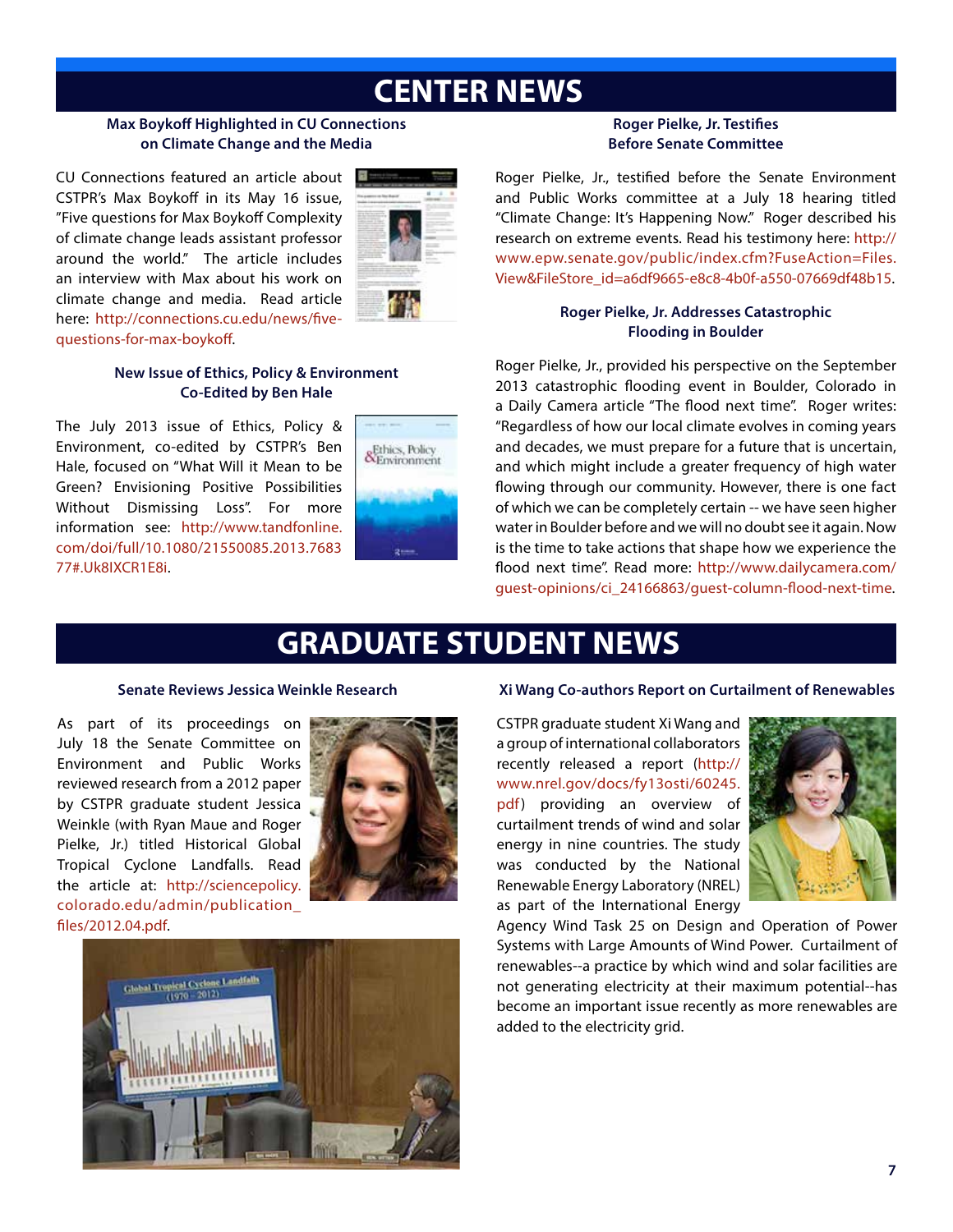### **CENTER EVENTS CSTPR Fall Noontime Seminar Series**

CSTPR's popular noontime seminar series, now in its 11th year, will feature talks about "Research with Policy Impact" this fall. The schedule is as follows:





for Climate Diplomacy". Björn-Ola Linnér, Centre for Climate Science and Policy, Linköpings universitet (Sweden), CIRES Visiting Fellow Fall 2013

- October 16, CSTPR conference room: "Climate Change Communication and Adaptation Decision-making in the Humanitarian Sector in East Africa: Three cases". Amy Quandt, Arielle Tozier de la Poterie, and Kanmani Venkateswaran, Environmental Studies and Center for Science and Technology Policy Research, UCB
- October 24, CIRES S274: "Balancing cost, performance, and efficiency for complex water problems: A many objective approach to sustainability". Joseph Kasprzyk, Civil, Environmental and Architectural Engineering, UCB

(co-sponsored by Western Water Assessment)

- November 6, CIRES S74: "Estimating the historical and future probabilities of large terrorist events". Aaron Clauset, Computer Science, UCB
- November 14, CSTPR conference room: "Multi-level Governance, Climate Change and Urban Energy Transitions: State-local relations in Colorado's 'New Energy Economy'". Michelle Betsill, Department of Political Science, Colorado State University, and CIRES Visiting Fellow Fall 2013
- December 5, CIRES S274: "Political Extremism Is Supported by an Illusion of Understanding". Phillip Fernbach, Leeds School of Business, UCB

Talks are usually webcast and can be viewed live or through a recording. Join our mailing list to receive notification of the talks and a link to the webcast by entering your email on the left hand column at http://sciencepolicy.colorado.edu. Maps and directions to the CSTPR conference room (http://sciencepolicy. colorado.edu/about\_us/find\_us.html) and CIRES S274 (http:// cires.colorado.edu/contact/maps.html). All talks are free and open to the public.

## **CENTER PRESENTATIONS**

#### **Roger Pielke, Jr. Talk at Columbia University on Climate Policy**

On July 11 Roger Pielke, Jr. gave a talk at Columbia University's Hertog Global Strategy Initiative on "Climate Policy for a High Energy Planet". The lecture is streamed live on the Global Strategy Initiative website: http://globalstrategy.columbia. edu/lectureseries.

#### **Bill Travis Talk at AGU's Conference on Science Policy**

On June 26 Bill Travis gave a talk on "Drowning and Drought: Agricultural Impacts of Climate Change" at the 2013 AGU Conference on Science Policy.



#### **Max Boykoff Talk at AGU Chapman Conference**

On June 9 Max Boykoff gave a talk on "The History of Climate Communication: A Journalist's Perspective" at the AGU Chapman Conference on Communicating Climate Science. View his presentation at: http://www.youtube.com/ watch?v=uvPaS902j18.

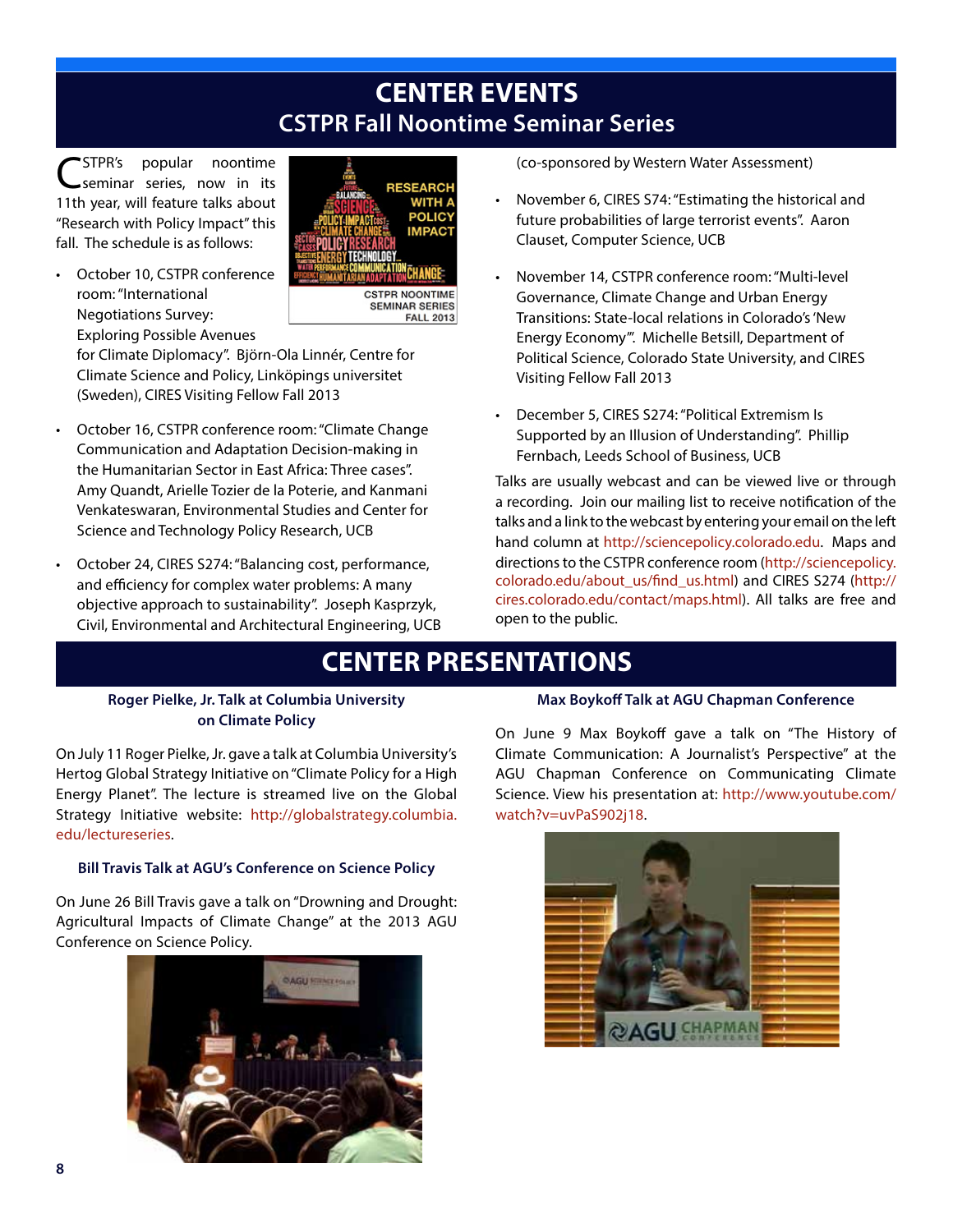## **NEW PUBLICATIONS**

**Crow, D.A. and O. Baysha, 2013. "Conservation" as a Catalyst for Conflict: Considering Stakeholder Understanding in Policy Making. Review of Policy Research, Volume 30, Number 3 (2013) 10.1111/ropr.12020, http://sciencepolicy. colorado.edu/admin/publication\_files/2013.16.pdf.**

Abstract: Stakeholder negotiation processes are increasingly used in environmental management, but are often difficult due to values differences among stakeholders. These values can be reflected in the language used by stakeholders, which may lead to conflict in negotiation processes.

| RPR.                                                                                                                                                                                                                                                                                                                                                                                                              |                             |                                    | <b>By comme of Parkers' Research &amp;</b>  |                |  |
|-------------------------------------------------------------------------------------------------------------------------------------------------------------------------------------------------------------------------------------------------------------------------------------------------------------------------------------------------------------------------------------------------------------------|-----------------------------|------------------------------------|---------------------------------------------|----------------|--|
|                                                                                                                                                                                                                                                                                                                                                                                                                   |                             |                                    |                                             |                |  |
| lenservation" as a Candyss for Conflict: Constituting<br>stelleddyr Undorstanding in Policy Stating'                                                                                                                                                                                                                                                                                                              |                             |                                    |                                             |                |  |
| lineside detailedures of trees."<br><b>Business C State - Park</b>                                                                                                                                                                                                                                                                                                                                                |                             |                                    |                                             |                |  |
| between and dies dramationing.<br><b>CONTRACTOR</b>                                                                                                                                                                                                                                                                                                                                                               |                             |                                    |                                             |                |  |
| <b><i><u>SHIPPERS</u></i></b>                                                                                                                                                                                                                                                                                                                                                                                     |                             |                                    | The product that the control of the product |                |  |
| Bibliother current pressure on premised last at contemporal domainable bis con contr<br>although the to lattice address or adverty contribution. They come gas to reduced as the registant limit.<br>is constructive, class into analysis completing equations are excess. He contributions challenging into<br>are additioned for field to six "Officers and constitutes at the data didn't product encounters." |                             |                                    |                                             |                |  |
| chair adar and adalah aire alathat the bath is subhit at buschelose. It say nodak sindisal-<br>in China in Martinial challs and close and analyzions allow implicants, in a subseque happening is<br>admitted in the right will specialize Applies, in some experience and previous a light-                                                                                                                      |                             |                                    |                                             |                |  |
| back of an excessions at that was been the work boards fields the real fact that a<br>and clock, as beganned with becomes described by the collection of the two states are all in-<br>scholars customers, and the timent, established and it came alone of solice and degrade                                                                                                                                    |                             |                                    |                                             |                |  |
| and though a distance conductional after constraints postcomers which constructed<br>mental control of the control of<br>.                                                                                                                                                                                                                                                                                        | <b>Second Second Second</b> |                                    | ----                                        | <b>COMPANY</b> |  |
| --                                                                                                                                                                                                                                                                                                                                                                                                                |                             |                                    |                                             |                |  |
| and such designed deal with consider that measures includible street, & &                                                                                                                                                                                                                                                                                                                                         |                             | THE R. P. LEWIS CO., LANSING MICH. |                                             |                |  |
| plument for different construction in our superstress colors then bridering<br>their Manufactureless hand in incolarmation of hireda derivat have called                                                                                                                                                                                                                                                          |                             |                                    |                                             |                |  |
| difference and processibly bear to experience problems to word reached between.<br>from one council the defensive and communication of grids ( problems are allied                                                                                                                                                                                                                                                |                             |                                    |                                             |                |  |
| to child the sourcest of public experiences to make incomes (A. D. Joans &<br>Bernachten 2001, Education, 1986; Fields, 2008, Belge, 1987), Automobilist                                                                                                                                                                                                                                                          |                             |                                    |                                             |                |  |
| prifics and more commerciation coupoids to including degreed incomplete democracies<br>the site of communication are not transition and communications and                                                                                                                                                                                                                                                        |                             |                                    |                                             |                |  |
| but here we repliedly division on the ride of conditional debitories of her street of<br>constitutions:                                                                                                                                                                                                                                                                                                           |                             |                                    |                                             |                |  |
| Then been used apartish class in the first in policy constant dealing with<br>ences oft to ack may become trace that countries and consent about the de-                                                                                                                                                                                                                                                          |                             |                                    |                                             |                |  |
| issue of biograph and values man man. Sends its previous distribute insensity.<br>adultation incollect in Editions noted police are formed to define the stori-                                                                                                                                                                                                                                                   |                             |                                    |                                             |                |  |
| twinnings Afficers (Eng. 645). The tot Adulton: if his and Asicul-<br>ference code displays where a control with children as a requested over the product responses to one                                                                                                                                                                                                                                        |                             |                                    |                                             |                |  |
| crimine weighter rance change its often growner detectory near-rance if the<br>auto twenty awaren to polyment shorter than debaters are perioder.                                                                                                                                                                                                                                                                 |                             |                                    |                                             |                |  |
|                                                                                                                                                                                                                                                                                                                                                                                                                   |                             |                                    |                                             |                |  |

This study investigated whether there are widespread differences among Colorado water stakeholders in how they define the term "conservation," a key value and policy term, and whether this leads to conflict in negotiations. Using multiple methods in a cross-sectional case study, use of the term and possible policy implications were analyzed. Stakeholder respondents in this study who had experienced difficulty in water negotiations also perceived a higher degree of miscommunication in their negotiations. The most important finding presented here suggests that clarity of language and transparent discussion of key value-representative terms may aid in stakeholder negotiations, and that minority stakeholders may be more aware of values and language differences than their majority counterparts. Read more: http:// sciencepolicy.colorado.edu/admin/publication\_ files/2013.16.pdf.

**Dilling, L. and R. Hauser (2013), Governing geoengineering research: why, when and how?. Climatic Change , doi: 10.1007/s10584-013-0835-z, Published July 2013, http://sciencepolicy.colorado.edu/admin/publication\_ files/2013.21.pdf.**

Abstract: Research on geoengineering – deliberate management of the Earth's climate system – is being increasingly discussed within the science and policy communities. While justified as necessary in order to expand the range of options available to policy makers in the future, geoengineering

|                  | 133 S.W                                                                                                                                                                                                                                                                                                                                                                                                                                                                                                                                                                                                                                                                                                                                                                                                                                                                                                                                                                                                                                                                                                                                                                                                                     |
|------------------|-----------------------------------------------------------------------------------------------------------------------------------------------------------------------------------------------------------------------------------------------------------------------------------------------------------------------------------------------------------------------------------------------------------------------------------------------------------------------------------------------------------------------------------------------------------------------------------------------------------------------------------------------------------------------------------------------------------------------------------------------------------------------------------------------------------------------------------------------------------------------------------------------------------------------------------------------------------------------------------------------------------------------------------------------------------------------------------------------------------------------------------------------------------------------------------------------------------------------------|
|                  |                                                                                                                                                                                                                                                                                                                                                                                                                                                                                                                                                                                                                                                                                                                                                                                                                                                                                                                                                                                                                                                                                                                                                                                                                             |
|                  |                                                                                                                                                                                                                                                                                                                                                                                                                                                                                                                                                                                                                                                                                                                                                                                                                                                                                                                                                                                                                                                                                                                                                                                                                             |
|                  | Admiral Rockvill in promptrating - Milliand management of the Josefy Classes.<br>Armed - In Artisa formatorally admirated Press the Archive and Artisa computation<br>While Guided as hornolds in Judar to council the tenar of adminstrated to police<br>makers in the facety postaginanties found in article, map interest and/o. successing<br>Progresh projects been lower promised to concelled, and rade day to printers and depression<br>Wrist to be pain to contacts be lower sty prospecial count man to<br>added to statural promotes and superintential marketing to restrict and/or<br>A Architecture multi-L Editorization. Nic customer criterials, for governments at denset to individual<br>of the generical Extensio for programming and other commitment successful tapels. Not<br>regard does builten of princip harms arrestment standall. Superior is not expect to<br>the planet playing and the constant for the resignation and insurance in decoration<br>indica, he by restori, sel by topy stress working of throwings. We retar share<br>institutions stagi in credit's in thereof is those deal faither of unitary, and excelled<br>from three might date). In go responsing challents.<br>w |
| 1. Bernstein and | $\sim$<br><b>I Control</b>                                                                                                                                                                                                                                                                                                                                                                                                                                                                                                                                                                                                                                                                                                                                                                                                                                                                                                                                                                                                                                                                                                                                                                                                  |
|                  | This edition responsible for a preference of the settlet for subject to the part of the part of the<br>the mail comments hands off you intent former them and hands and in longer provides and are<br>by 18 year around floor the auto- their governmen and flooree over assess and<br>politicity practs now changing out here (41), after first the seni-<br>continued with a right by "dending province waters that cond to be infect or advance-<br>promoters in the first? (Associated 2211)<br>THE CITY IS IN COLUMN                                                                                                                                                                                                                                                                                                                                                                                                                                                                                                                                                                                                                                                                                                   |
|                  | the state 1 kg at a post force in The State Text<br>1. Welco of UP 19, 196391<br>Driversident Sales Trappic and Lake & Shake all Torking, Staty Streets, Color<br>lower or leased 4 branquest tonest Corona a capacity from 19 (A).<br>track defined to                                                                                                                                                                                                                                                                                                                                                                                                                                                                                                                                                                                                                                                                                                                                                                                                                                                                                                                                                                     |
| <b>B</b> Street  | at the policies for party for doctors. The com-                                                                                                                                                                                                                                                                                                                                                                                                                                                                                                                                                                                                                                                                                                                                                                                                                                                                                                                                                                                                                                                                                                                                                                             |

research has already engendered public controversy. Proposed projects have been protested or cancelled, and calls for a governance framework abound. In this paper, we consider the reasons why geoengineering research might be subject to additional governance and suggest mechanisms that might be usefully applied in developing such a framework. We consider criteria for governance as raised by a review of the growing literature on geoengineering and other controversial scientific topics. We suggest three families of concern that any governance research framework must respond to: the direct physical risks of the research; the transparency and responsibility in decision making for the research; and the larger societal meanings of the research. We review what mechanisms might be available to respond to these three families of concern, and consider how these might apply to geoengineering research. Read more: http://link. springer.com/article/10.1007%2Fs10584-013-0835-z.

**Boykoff, M.T. and T. Yulsman, 2013. Political economy, media, and climate change: sinews of modern life. WIREs Clim Change 2013. doi: 10.1002/wcc.233, http://sciencepolicy. colorado.edu/admin/publication\_files/2013.19.pdf.**

Abstract: In this 21st century, examining how climate change is described and considered, largely through mass media, is as important as formal climate governance to the long-term success or failure of efforts to confront the challenge. Mass media stitch together formal science and policy with the public



sphere. And many dynamic, contested factors contribute to how media outlets portray climate change. This paper addresses contemporary political economics from greater workloads and reductions in specialist science journalism to digital innovations and new media organizational forms—as they relate to media coverage of climate change. By way of recent studies and indications of these dynamics, we appraise how power flows through culture, politics, and society, to construct coverage, public discourses, and knowledge on climate change. In so doing, we explore how media representations of climate change have changed over time, and particularly how the rise of digital media has reshaped climate coverage. Considerations of climate change, arguably the most heavily politicized scientific issue at the turn of the new millennium, seek to inform and anticipate corollary science issues, such as ongoing concerns for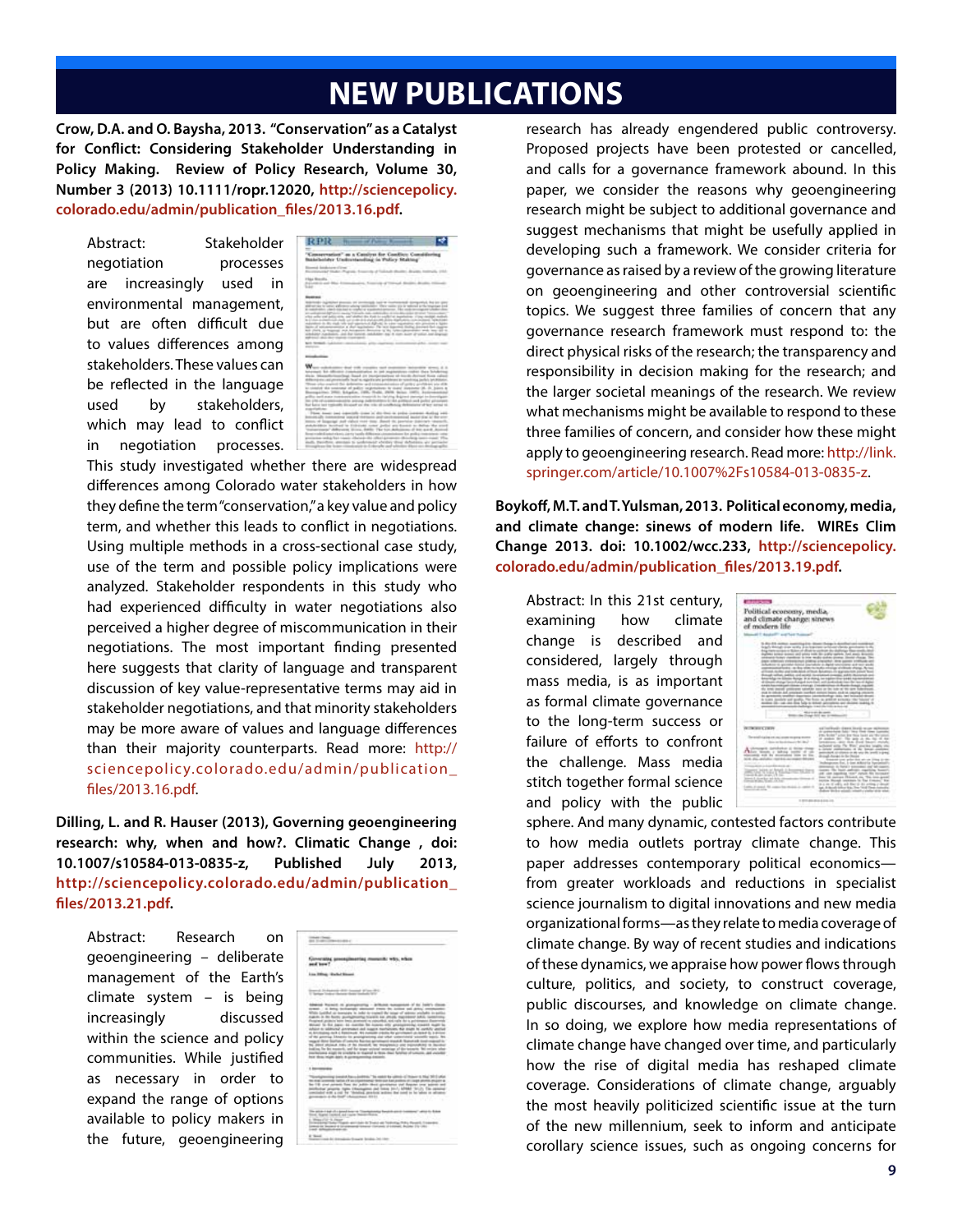genetically modified organisms, nanotechnology risks, and increased threats to water quantity and quality. The focus on political economy—the 'sinews' of modern life—can also then help to inform perceptions and decision making in associated environmental challenges. Read more: http://sciencepolicy.colorado.edu/admin/ publication\_files/2013.19.pdf.

**Bazilian, M. and R. Pielke, Jr. (2013), Making Energy Access Meaningful (full version with figures). Issues in Science and Technology Summer 74-79, Published July 2013, http://sciencepolicy.colorado.edu/admin/publication\_ files/2013.22.pdf.**

Excerpt: "In a somewhat inconsequential meeting at the United Nations (UN) in 2009, Kandeh Yumkella, the then Director-General of the UN Industrial Development Organization, and UN Secretary-General Ban Ki-moon's informally assigned "energy guy", noted something obvious and



profound, namely that, "the provision of one light to poor people does nothing more than shine a light on poverty". Yet much of an emerging discussion on the critical importance of global energy access as a pathway out of poverty continues to focus on what are, in effect, "one light" solutions. In this essay, we seek to help clarify the challenge of energy access, expose assumptions that are informing policy design in the development and diplomatic communities, and offer a framework for future discussions rooted in the aspirations of people around the world to achieve energy access compatible with a decent standard of living.

Our distinctly uncomfortable starting place is that the poorest three-quarters of the global population still only use about ten percent of global energy – a clear indicator of deep and persistent global inequity. Because modern energy supply is foundational for economic development, the international development and diplomatic community has rightly placed the provision of modern energy services at the center of international attention focused on a combined agenda of poverty eradication and sustainable development. This priority has been expressed primarily in the launching of the UN Sustainable Energy for All initiative (SE4All). Still, areas of tension and conflict within such an agenda demand further attention, particularly in relation to climate change, as we discuss later in this essay. Read more: http://sciencepolicy.colorado.edu/ admin/publication\_files/2013.22.pdf.

**McAneney, J, Crompton, R, McAneney, D, Musulin, R, Walker, G, Pielke, R 2013. Market-based mechanisms for climate change adaptation: Assessing the potential for and limits to insurance and market based mechanisms for encouraging climate change adaptation, National Climate Change Adaptation Research Facility, Gold Coast, pp. 100, http://sciencepolicy.colorado.edu/admin/publication\_ files/2013.17.pdf.**

Abstract: The economic and insured costs of natural disasters due to extreme weather – tropical cyclones, floods, bushfires and storms – are rising in concert with growing concentrations of population and wealth in disaster-prone regions. A contribution to these rising costs has not yet been



attributed to anthropogenic climate change, although such a contribution cannot be ruled out. This finding is in accord with the IPCC report (2012).

Extreme events are, by definition, rare, and so detecting a signal of climate change in volatile time series of economic losses faces a challenging signal-to-noise problem. This situation is unlikely to change any time soon and so, in the absence of scientific clarity, decisionmaking in relation to climate change adaptation to extreme weather events of the types considered here, will of necessity take place in an 'environment' of uncertainty and ignorance. This reality strengthens the case for expanding disaster risk reduction as part of any climate change adaptation policy.

Given the rising cost of natural disasters, we also reviewed the provision of insurance by the public sector in a number of countries and the role they might play in encouraging risk reduction and resilience building. Examples of these residual market mechanisms (RMM) were drawn mainly from the US, Spain, France and New Zealand. RMM structures vary between countries as does the hazard profile: government involvement in catastrophe insurance in the US, for example, has usually arisen in the face of perceived failures of the private insurance market, often following a significant natural disaster. In the wake of such events, RRM have assumed the legacy of inappropriate land use, unrealistic risk assessment and lack of consideration to mitigation. Read more: http://sciencepolicy.colorado.edu/admin/ publication\_files/2013.17.pdf.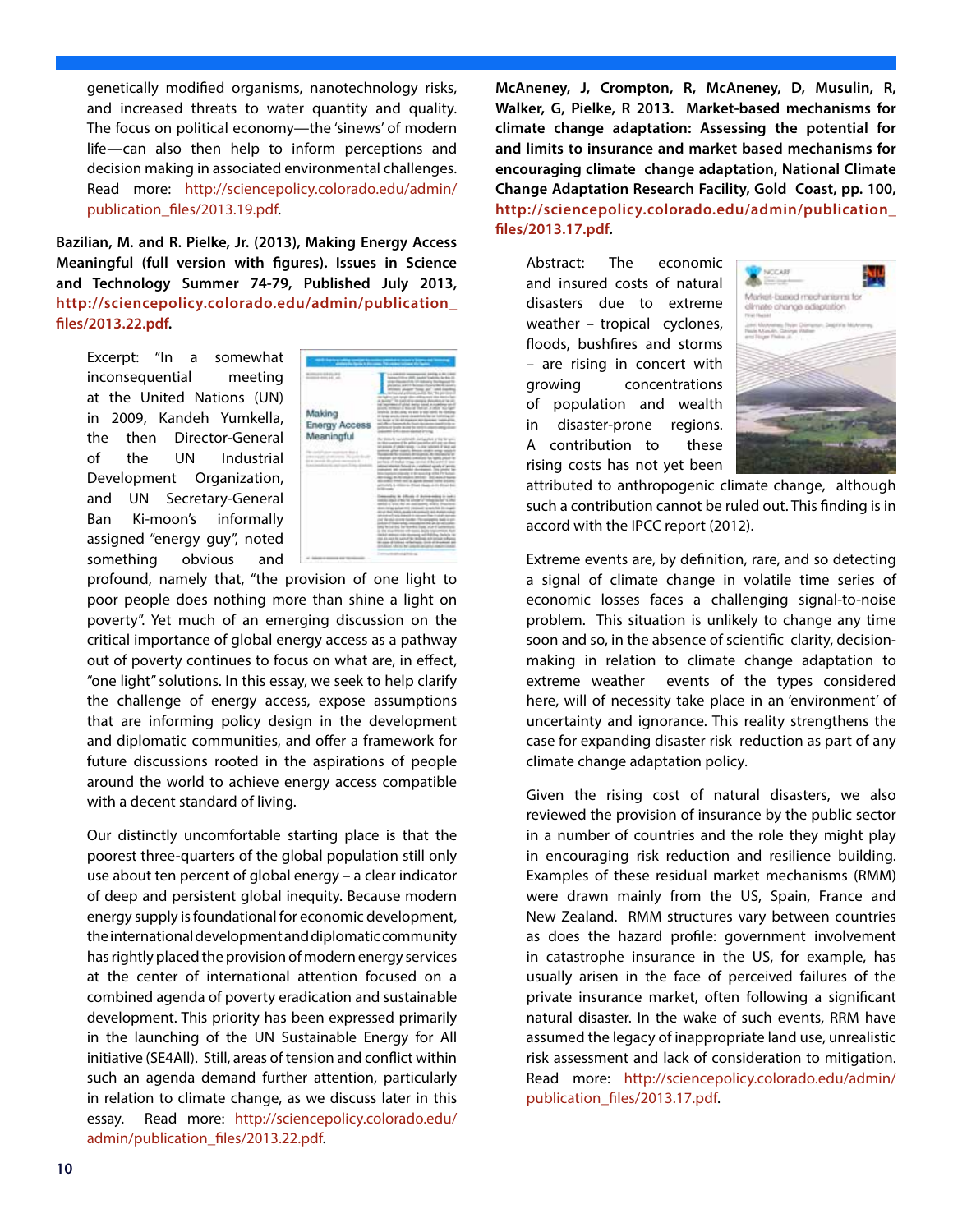# **S&T PROGRAMS**

#### **CALL FOR APPLICATIONS CU Boulder Red Cross/Red Crescent Climate Centre Internship Program**

This internship program is described on page 3 in the "Research Highlight."

**University of Colorado Boulder RED CROSS/RED CRESCENT CLIMATE CENTRE INTERNSHIP PROGRAM** 

Applicants are sought from Master's degree and Ph.D. students for placement in IFRC regional field offices in Southern and East Africa for a period of approximately 3 months.

Students will design their own program of work in conjunction with their CU Boulder advisor and a RC/RC CC supervisor. The RC/RC CC supervisor will liaise with specific IFRC field offices to identify potential projects and placements. Projects can encompass, but are not limited to, topics such as the use of scientific information in decision making, communication of probability and uncertainty, perceptions of risk, and characterizing vulnerability and adaptive capacity.

#### **Application Deadline: November 1, 2013**

To apply see: http://sciencepolicy.colorado.edu/students/ redcross/apply.html

#### **CALL FOR APPLICATIONS CU Boulder Graduate Certificate in Science & Technology Policy**

"| Iniversities today have a double duty: to educate and train not only those who will have careers in research, but also those who will become entrepreneurs,



managers, consultants, investors, or policy makers." - National Research Council 1999

Society has a growing need for expertise in science and technology policy. The Graduate Certificate in Science and Technology Policy at the University of Colorado-Boulder, which is being offered in a parallel form at the Colorado School of Mines, is a rigorous educational program to prepare students pursuing graduate degrees for careers at the interface of



science, technology, and decision making. Recipients of the certificate have gone on to positions in Congress, academia, NOAA, and elsewhere.

Upon completion of the Certificate Program students will have attained a measure of understanding of the broad societal context of science and technology as well as an introduction to methodologies of policy analysis that are used in decision settings related to science and technology.

The certificate will be awarded upon completion of degree requirements and will require completion of 18 hours of approved coursework. Ph.D. students are expected to incorporate science and technology policy, in some manner (e.g., in one chapter), into their Ph.D. dissertation and include on their committee a member from outside their home department with science and technology policy expertise.

#### **Application Deadline: December 2, 2013**

To apply see: http://sciencepolicy.colorado.edu/stcert/ applying/index.html

#### **STEPS Centre Summer School University of Sussex, 12-23 May 2014**

The STEPS Centre invites applications to take part in its third annual Summer School.

Applications are invited from highly-motivated doctoral and postdoctoral researchers or those with equivalent experience, working in fields around development studies, science and technology studies, innovation and policy studies, and across agricultural, health, water or energy issues.

Participants will explore the theme of pathways to sustainability through a mixture of workshops, lectures, outdoor events and focused interaction with STEPS Centre members. The Summer School takes place on the Sussex University campus, near Brighton, UK.

#### **Application Deadline: January 31, 2014**

More info: http://www.steps-centre.org/summerschool Summer school film: http://www.youtube.com/ watch?v=eQzfBwtAUlA

### **NEW CSTPR VIDEO**

Roger Pielke, Jr., Erik Nikodem, and Bill Kahn, were part of a panel discussion titled "Catastrophe Risk Update: Extreme Global Weather Events" for Lexington Insurance. The Webinar can be viewed at:

http://sciencepolicy.colorado.edu/news/multimedia